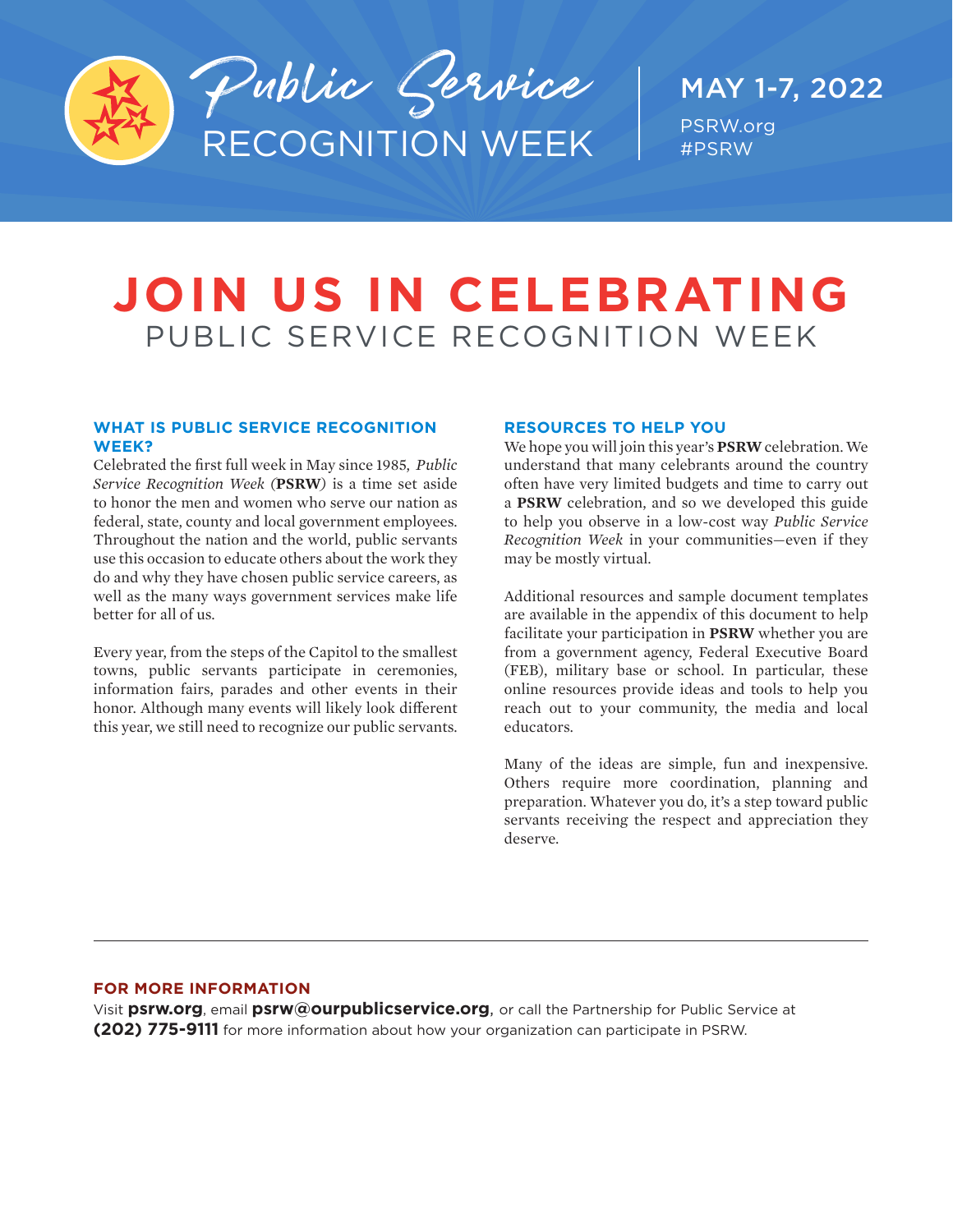### PUBLIC SERVICE RECOGNITION WEEK **HOW YOU CAN HELP**

### **GOALS OF PSRW**

During **PSRW**, the Partnership and PER hope that public employees use the week to educate citizens about the work they do and why they have chosen public service careers, as well as the many ways government services make life better for the American people. Specifically, the goals of the program are to:

- Connect and educate citizens nationwide to the work of their government.
- Improve the perception and morale of federal workers and other public servants.
- Help inspire a new generation of public servants.

### **PSRW MESSAGES**

**PSRW** is the perfect time to inform the American people about what public employees do, why they do it and how well they do it. Additionally, we want to foster pride among public servants and introduce the public to the wide range of employment opportunities in government. Event attendees will walk away with the following key messages:

- Government workers are doing important work that positively affects all of us every day.
- Government needs people like you to address the incredible challenges our nation is facing.
- Public servants deserve thanks for working diligently on our behalf.
- Government service is public service.

### **GET EVERYONE INVOLVED**

Use **PSRW** to reach a wide range of audiences and build new partnerships with other public employees, associations, community organizations and private corporations. The image of public employees is strengthened when citizens see us working in cooperation with each other and with the community. Consider collaborating with any of the following groups when formulating your **PSRW** plans:

- Federal Executive Boards [\(http://feb.gov](mailto:https://feb.gov/?subject=)), which represent federal offices located outside Washington, D.C.;
- Public employee unions;
- Local chapters of public employee member associations, e.g., ASPA, NARFE (please see [psrw.](mailto:psrw.org?subject=) [org](mailto:psrw.org?subject=) for a complete list with contact details);
- Military bases;
- Local affiliates of government organizations, e.g, National Association of Counties, National Governors Association, National League of Cities;
- Local Combined Federal Campaigns;
- College and university students;
- Public elementary and secondary schools;
- Local businesses that can display posters or sponsor your events;
- Citizen support groups like the PTA, League of Women Voters and Better Government Association;
- Boy Scouts, Girl Scouts, Explorers and other youth groups who care about good citizenship;
- Civic groups like Kiwanis, Rotary International, Masonic lodges and others who may welcome speakers on good government during **PSRW**;
- Local law enforcement departments and affiliates of national associations; and
- Local government offices such as the Mayor's office, Health Department, Veteran's Affairs, etc.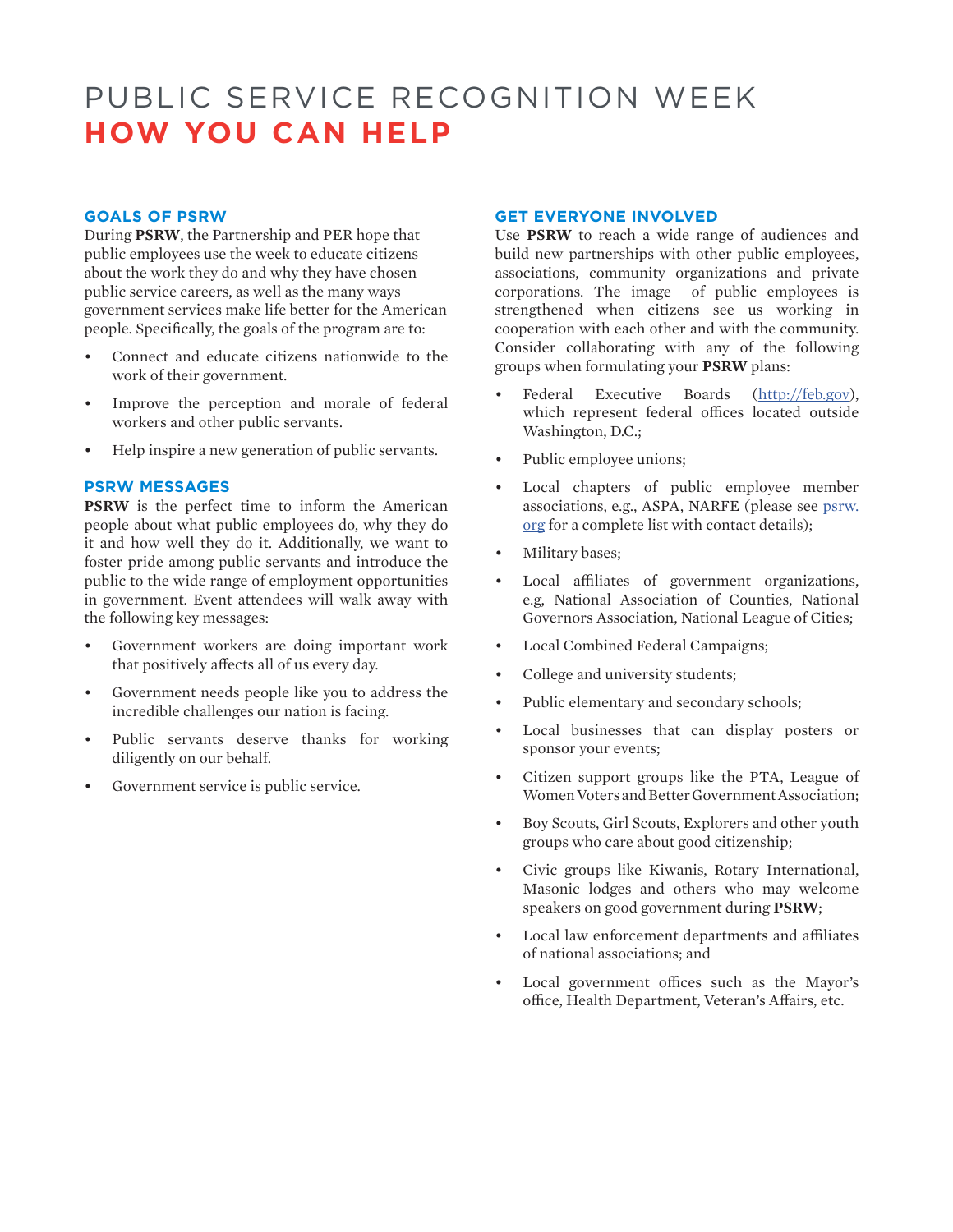### PUBLIC SERVICE RECOGNITION WEEK **EMPLOYEE RECOGNITION ACTIVITIES**

At the heart of *Public Service Recognition Week* is the opportunity to invigorate government workers by offering them the thanks they richly deserve but seldom receive. During this week-long celebration, it's important to honor public employees and tell them their dedication and service are noticed and appreciated.

### **AWARDS**

**PSRW** is an ideal time to recognize outstanding individual employees, teams of employees or programs. Awards programs demonstrate that government can be effective and excellence is the rule rather than the exception. You can show appreciation to:

- Government employees who have served a distinguished career in public service.
- Government employees, teams or groups who donate their personal time to activities that benefit the community.
- Volunteers from the community who donate their time to assist your agency.

### **PROCLAMATIONS**

Proclamations are a simple way to help bring attention to **PSRW** and to ensure that federal officials are aware of its existence. To help you request one from your governor, mayor, city council or other official, we have put together a sample proclamation and request letter in our online resources. Once you receive your proclamation, you can arrange for it to be presented at a public event, such as a **PSRW** awards ceremony or city council meeting.

In addition, you may ask U.S. Representatives, State Senators and State Assembly members to serve as honorary co-chairs of the event.

### **OTHER EMPLOYEE RECOGNITION IDEAS**

- Organize an employee appreciation event or rally. To be COVID-19 safe, this could be a virtual event or a car rally. Remarks can come from agency heads, elected officials or local celebrities.
- Hold a virtual appreciation breakfast, picnic or ice cream social. Consider co-hosting with your local Combined Federal Campaign, which will help boost attendance, promote CFC and honor the generosity of federal employees.
- Have your agency leaders blog or tweet about **PSRW** and the importance of public service.
- Create an online "thank you" card and invite employees and the public to write what public service means to them.
- Include the **PSRW** logo on your agency's website and use it in agency communications throughout the week.
- Send each employee a certificate of gratitude.
- Use your agency or employee print and electronic newsletters to publicize **PSRW** and the accomplishments of agency employees.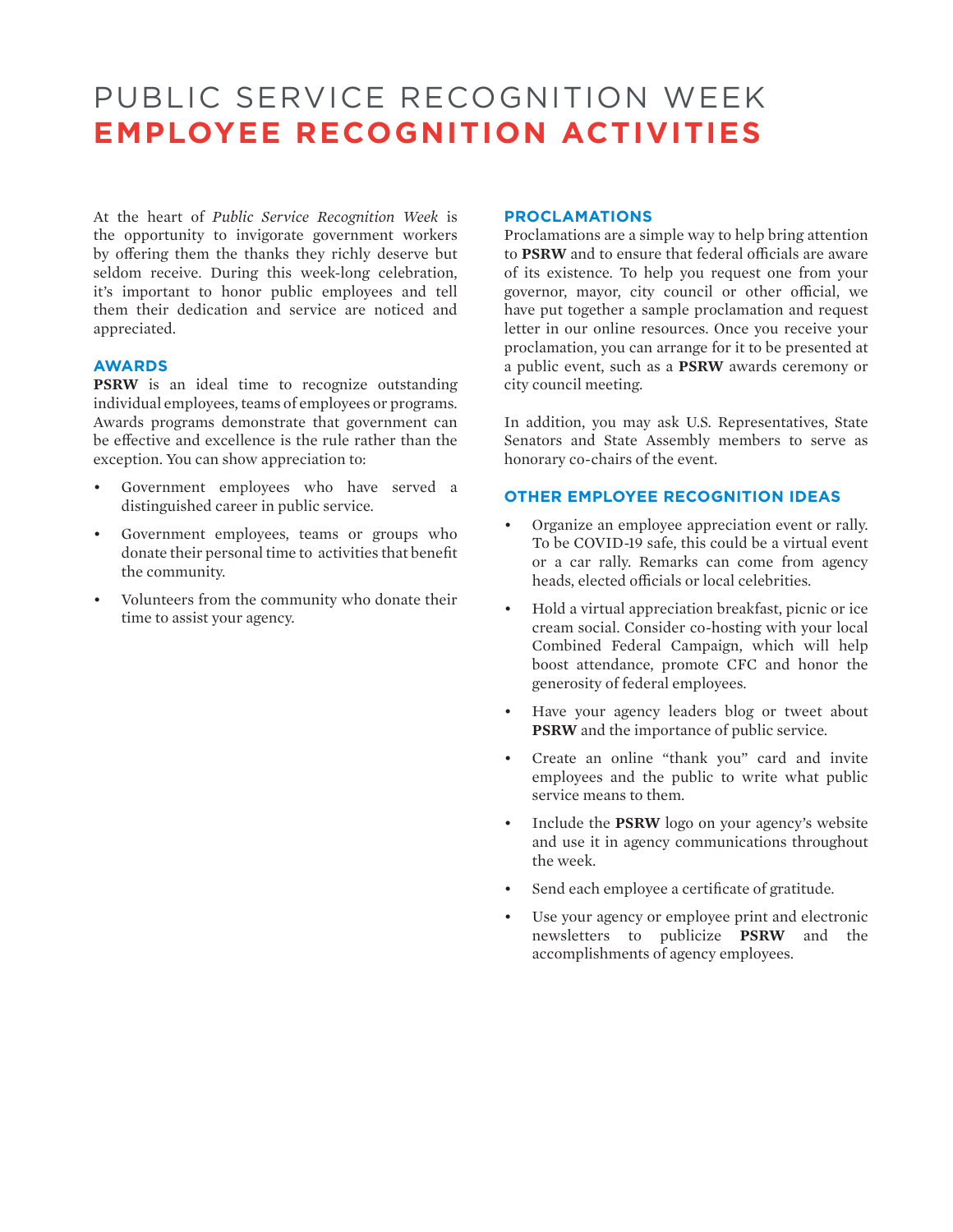### PUBLIC SERVICE RECOGNITION WEEK **EDUCATION OUTREACH**

*Public Service Recognition Week* offers a valuable opportunity to increase awareness of public service among young people. During this week-long celebration, there are a variety of ways to engage this key audience. Below are some ideas:

### **HOMETOWN HEROES**

**PSRW** is a great opportunity to send public employees to schools, colleges and civic groups to educate the audience about the federal workforce and inspire the next generation to public service. We encourage agencies to leverage any existing relationships that they may have with local schools, after school programs, places of worship, volunteer sites and civic groups and offer volunteer matching hours or make this program part of their week-long celebration.

### **ENGAGE TEACHERS**

Many people tend to forget that teachers are public servants and should be recognized as such during **PSRW**. Teachers also need to be incorporated into the educational segment of the celebration. Virtual exhibit events and open houses are great interactive learning experiences, and you should make sure to contact teachers, principals and guidance counselors at local schools in your area to promote your event as a virtual field trip opportunity.

### **ENGAGE STUDENTS**

- Plan a PSRW students' day. Make sure to include kid-friendly and interactive materials and websites. If you are expecting college students, it might be a good idea to also include information on internship, co-op, scholarship and fellowship opportunities available at government agencies.
- Partner with your local newspaper to sponsor an essay contest about a "Favorite Public Servant." The winner could receive a savings bond or college scholarship.
- Sponsor a poster coloring or photography contest for pictures of public employees. Display the drawings at City Hall, the library or in another visible community place and send the winning results out in a community email.
- Sponsor a virtual job shadowing day to provide hands-on experience to students interested in public service.

#### **TEACHER'S GUIDE**

Almost every school in America will have a civics or government course that is required for their students. That's why we have put together a Teacher's Guide designed for middle and high school teachers of civics, social studies and American government. The free booklet contains unique and interactive learning projects, games and discussion ideas to get students thinking and talking about the role and process of government and the responsibilities inherent in citizenship. To download your copy, please visit [psrw.org](mailto:psrw.org?subject=).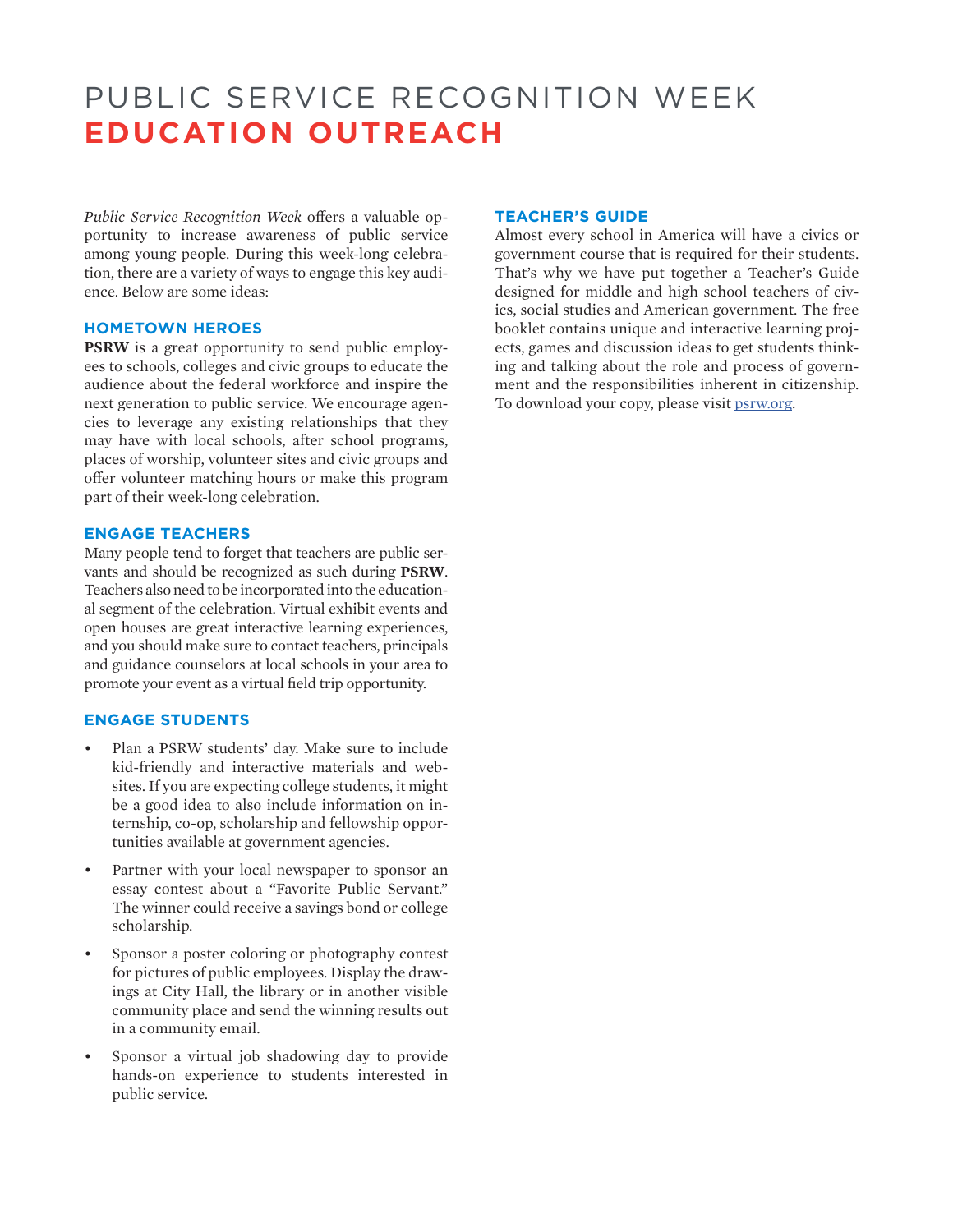### PUBLIC SERVICE RECOGNITION WEEK **PRIVATE-SECTOR PARTNERSHIPS**

Partnering with the private-sector is a great way to alleviate much of the financial and logistical burden of a **PSRW** celebration. It is also a great way to create meaningful relationships with the business community that will continue beyond the week-long celebration. A great place to start is with companies that market to the government sector since they have a specific interest in maintaining a positive image for themselves among public employees. Here are a few suggestions to help engage businesses in your **PSRW** efforts:

- Approach local businesses to donate raffle gifts or prizes for virtual exhibit events or agency open houses.
- Ask merchants to offer discounts, coupons, prize giveaways or other specials for customers with a government ID during the week.
- Partner with a government credit union to sponsor one of the events or help pay for advertising.
- Ask public facilities like museums and zoos to offer free admission for a week and/or day to public employees and their families.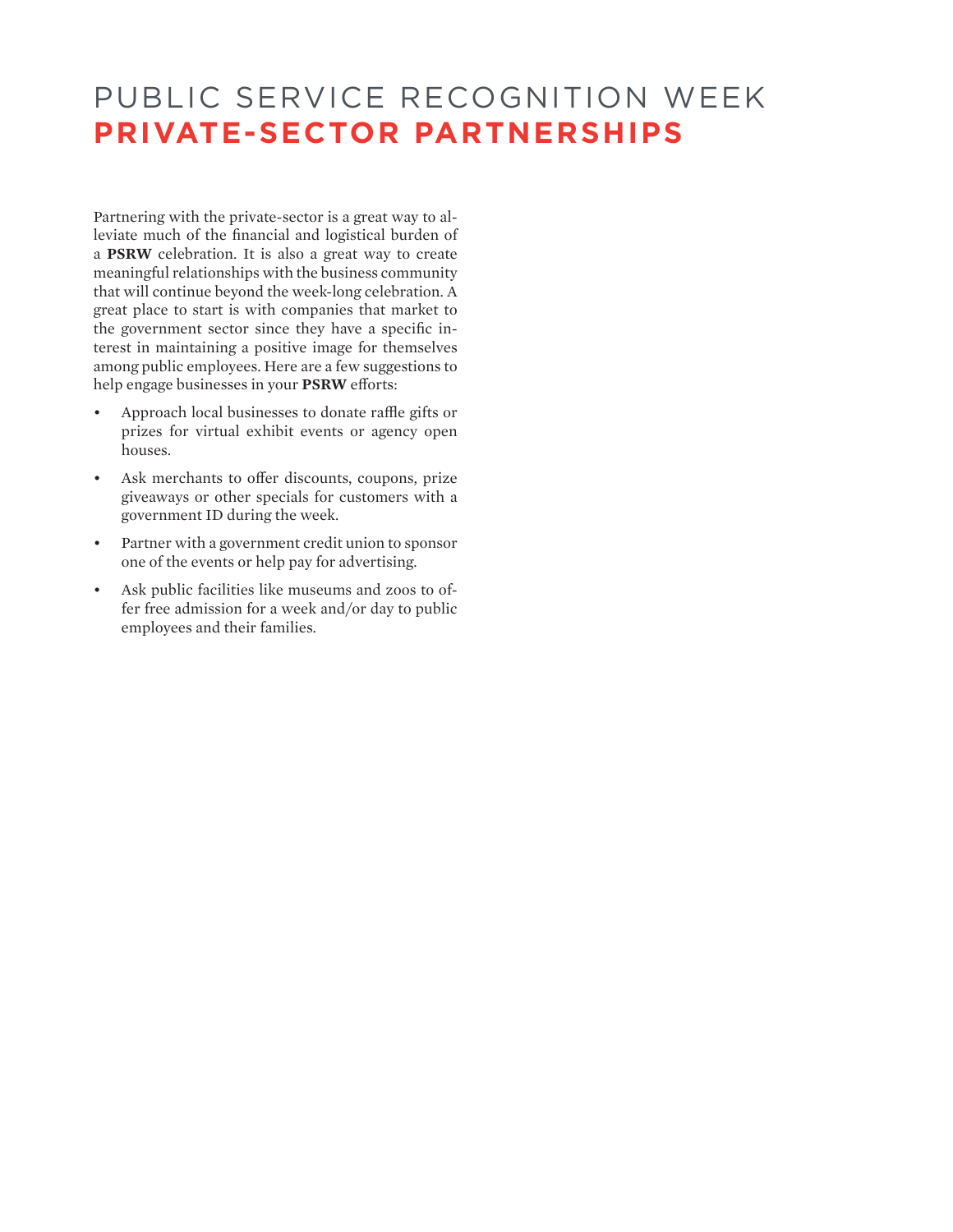## PUBLIC SERVICE RECOGNITION WEEK **MEDIA OUTREACH**

There is an exciting opportunity to garner positive media coverage during **PSRW**, for both the events and public employees in general. Government employees do a broad range of jobs and difficult tasks and have interesting stories to share with the American public. The best way to do so is through the news media in your hometown, which includes newspapers, magazines and TV and radio stations.

There are many different ways to get your **PSRW** story out to the media. Here is a list of 10 ideas to help get you started:

- 1. Send a radio Public Service Advertisement (PSA) to your local radio stations about a month prior to **PSRW**. PSAs are short, informational items that usually announce events or provide educational information of interest to the public. If a station agrees to use a PSA, it is at no cost to you! A sample PSA can be found in our appendix.
- 2. Reach out to the community calendars in your area and ask them to list your **PSRW** events that are open to the public. Ask when the deadlines are and if you can submit photos with your listing. Be sure the date, time and location, if applicable, are clearly listed, along with contact information.
- 3. Call your favorite radio station, whether it's Top 40 or news talk, and ask them if you can set up an interview to let their audience know about the **PSRW** activities. You can also invite them to do a live broadcast from your event.
- 4. Prepare short, vignette stories about outstanding employees in your agency and ask your local newspaper to consider running one each day during **PSRW**. These profiles are a great way to highlight the work of public servants.
- 5. Invite local press to your virtual **PSRW** awards ceremony. We have included a sample news release in our appendix that will help provide reporters with background information on the event and the public employees who are being honored. Here's another tip: ask one of your local TV personalities to serve as the host and/or MC of the event.
- 6. Call up your local TV station and ask if they will share information about your **PSRW** activities during their community news segment. They may also be interested in interviewing you or someone from your agency in charge of local **PSRW** activities, your award winners or finding out what job opportunities your agency has available.
- 7. Contact your local cable TV company about having them spotlight a public employee each day during **PSRW**. Most cable TV companies must offer a public access station and are very interested in promoting community activities.
- 8. Write an article for a community newsletter or magazine that emphasizes the important contributions of public employees, salutes your award winners or highlights your **PSRW** activities. Be sure to include photos. Before submitting the article, take time to contact the editor about deadlines and potential story ideas.
- 9. Develop a list of "Facts and Figures" on the surprising and unique contributions of your agency. You can use these as talking points in media interviews, in news articles and agency newsletters.
- 10. Submit an op-ed to your newspaper with a local angle about **PSRW**. We have included some op-ed writing tips in our appendix.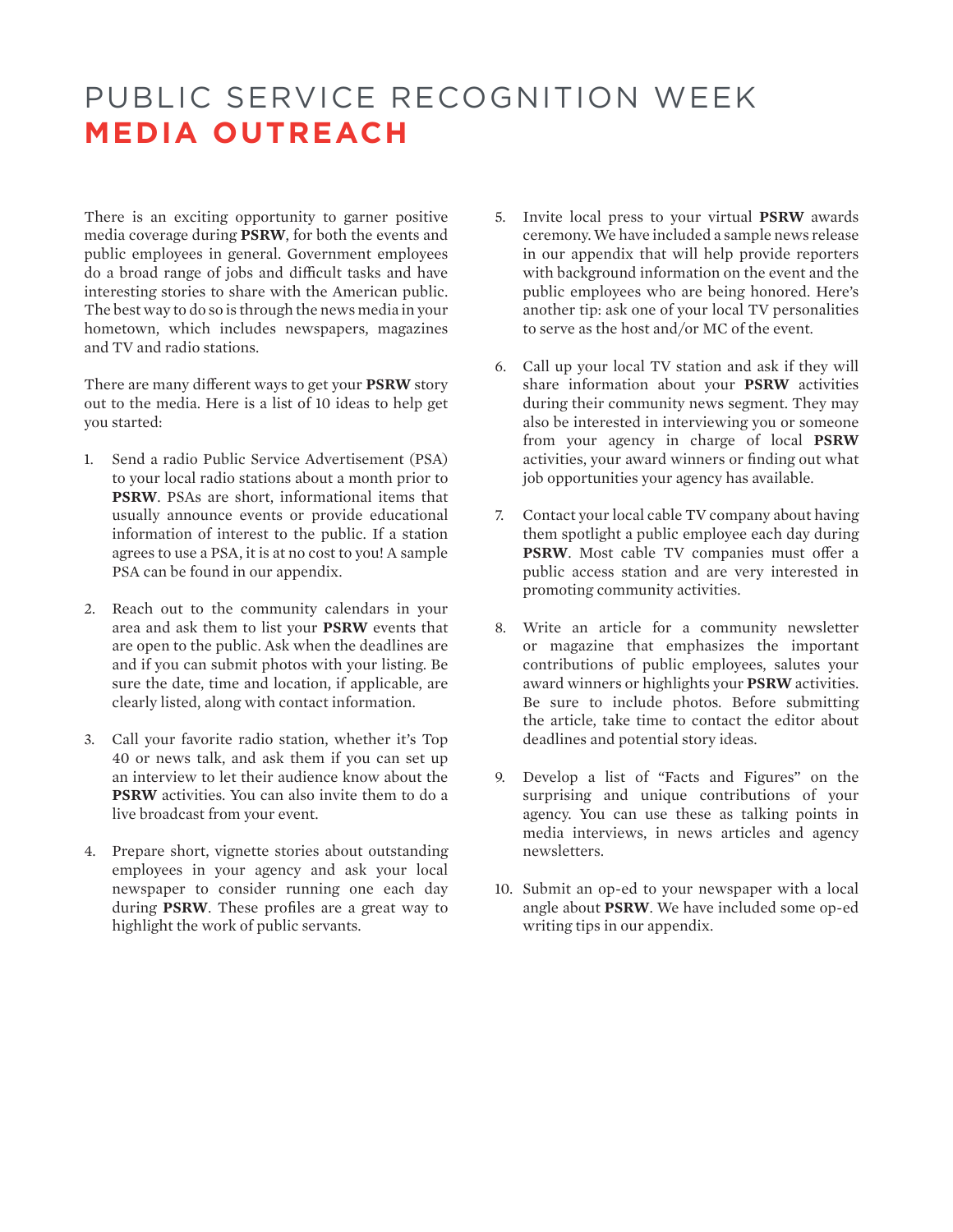### PUBLIC SERVICE RECOGNITION WEEK **APPENDIX—SAMPLES AND TEMPLATES**

### **SAMPLE PROCLAMATION REQUEST LETTER**

Dear «Title» «Last\_Name»:

We hope that you will join your fellow [mayors or governors] in recognizing public servants across the country by issuing a proclamation designating [insert week] as *PUBLIC SERVICE RECOGNITION WEEK* in [city or state].

Each year the President and Congress designate the first full week of May as *Public Service Recognition Week* in honor of the men and women who serve America as federal, state, county and local government employees. We hope you will join [insert name of your organization] in celebrating our civilian and military public servants this year. *Public Service Recognition Week* highlights the accomplishments of the dedicated public servants who work tirelessly on behalf of all Americans and who rarely get the credit they deserve.

[Insert language about your planned PSRW activities].

If your office has any questions regarding this request, please contact [insert name and details]. We have enclosed sample proclamation language for your convenience. For more information on *Public Service Recognition Week*, please visit psrw.org.

Thank you in advance for your support of this effort, and for your support of public servants everywhere.

Respectfully,

[Name]

Enclosure: Sample Proclamation Language

### **SAMPLE PROCLAMATION LANGUAGE FOR MAYORS/GOVERNORS**

### *PUBLIC SERVICE RECOGNITION WEEK*

*In honor of the millions of public employees at the federal, state, county, and city levels:*

#### **Whereas:**

Americans are served every single day by public servants at the federal, state, county and city levels. These unsung heroes do the work that keeps our nation working. Their tireless efforts are especially critical today during the COVID-19 pandemic;

### **Whereas:**

Public employees take not only jobs, but oaths;

### **Whereas:**

Many public servants, including military personnel, police officers, firefighters, border patrol officers, embassy employees, health care professionals and others, risk their lives each day in service to the people of the United States and around the world;

#### **Whereas:**

Public servants include teachers, doctors and scientists . . .train conductors and astronauts . . . nurses and safety inspectors . . . laborers, computer technicians and social workers . . and countless other occupations. Day in and day out they provide the diverse services demanded by the American people of their government with efficiency and integrity; and

### **Whereas:**

Without these public servants at every level, continuity would be impossible in a democracy that regularly changes its leaders and elected officials;

#### **Therefore:**

I, the [Mayor or Governor] of [CITY or STATE] do hereby announce and proclaim to all citizens and set seal hereto, that [WEEK], is Public Service Recognition Week. All citizens are encouraged to recognize the accomplishments and contributions of government employees at all levels — federal, state, county and city.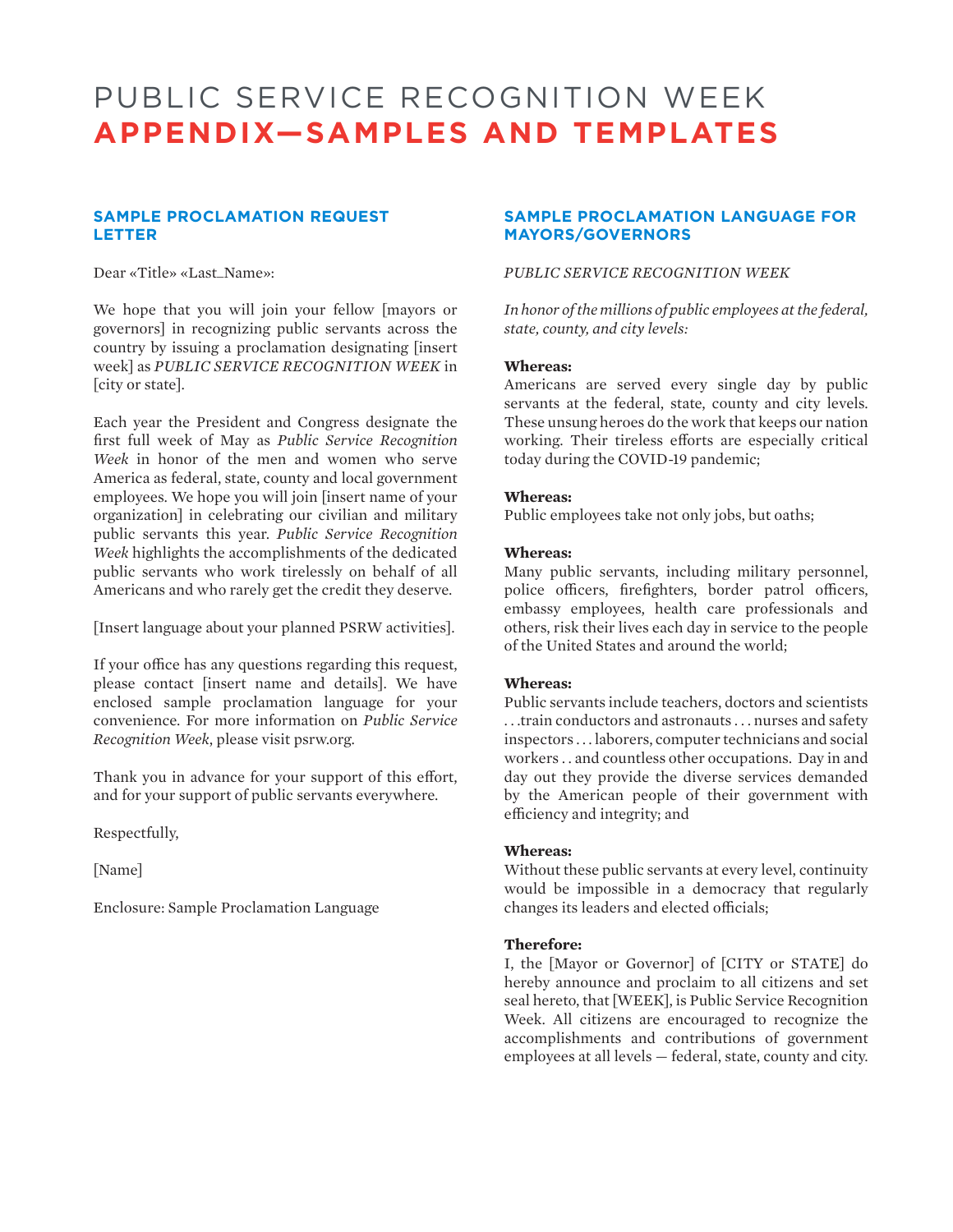### **SAMPLE PROCLAMATION REQUEST LETTER**

**FOR IMMEDIATE RELEASE Contact: [Name]** 

**May, XX, 20XX [Phone]**

**[Email]**

### **[Insert number of award winners] PUBLIC SERVANTS RECEIVE [insert the name of the awards program] AT PUBLIC SERVICE RECOGNITION WEEK AWARDS CEREMONY**

**[Insert City, State]** – The [insert name of your organization] presented [number of awards and name of program] to outstanding public servants whose remarkable work is making life better for all Americans – at a [virtual, if applicable] Public Service Recognition Week (PSRW) awards ceremony held in their honor, May XX, 20XX.

Celebrated since 1985, PSRW is a nationwide public education campaign honoring the men and women who serve our nation as federal, state, county and local government employees. Each year the President and Congress designate the first full week of May (May 1–7, 2022) as PSRW and activities are held nationwide in celebration of public employees who put service above self.

The top award, [if applicable add information about the top award and the winner receiving it. Make sure to include a one-sentence description about the work they are being honored for.]

Additional awards were presented to [insert number of winners] public employees who boast achievements in [insert details].

Awardees come from [insert the names of the agencies. If you have a large amount of award winners, pick several to include to showcase the range of the work that is being honored.].

"[Include quote from agency or organization head]"

This year's [insert name of awards program] recipients are:

[If space allows, please include the name of your awardees and a one-sentence description about the work they are being honored for]

The Public Service Recognition Week awards ceremony was hosted by [insert who is hosting the awards ceremony].

Award presenters included [insert the names of award presenters if applicable].

The winners were nominated by colleagues familiar with their work and selected by a committee that includes [include names of selection committee if applicable or if space allows]. Nearly [insert the number nominations received] nominations were submitted for medal consideration this year.

[Include two-sentence description of your organization including your website URL]